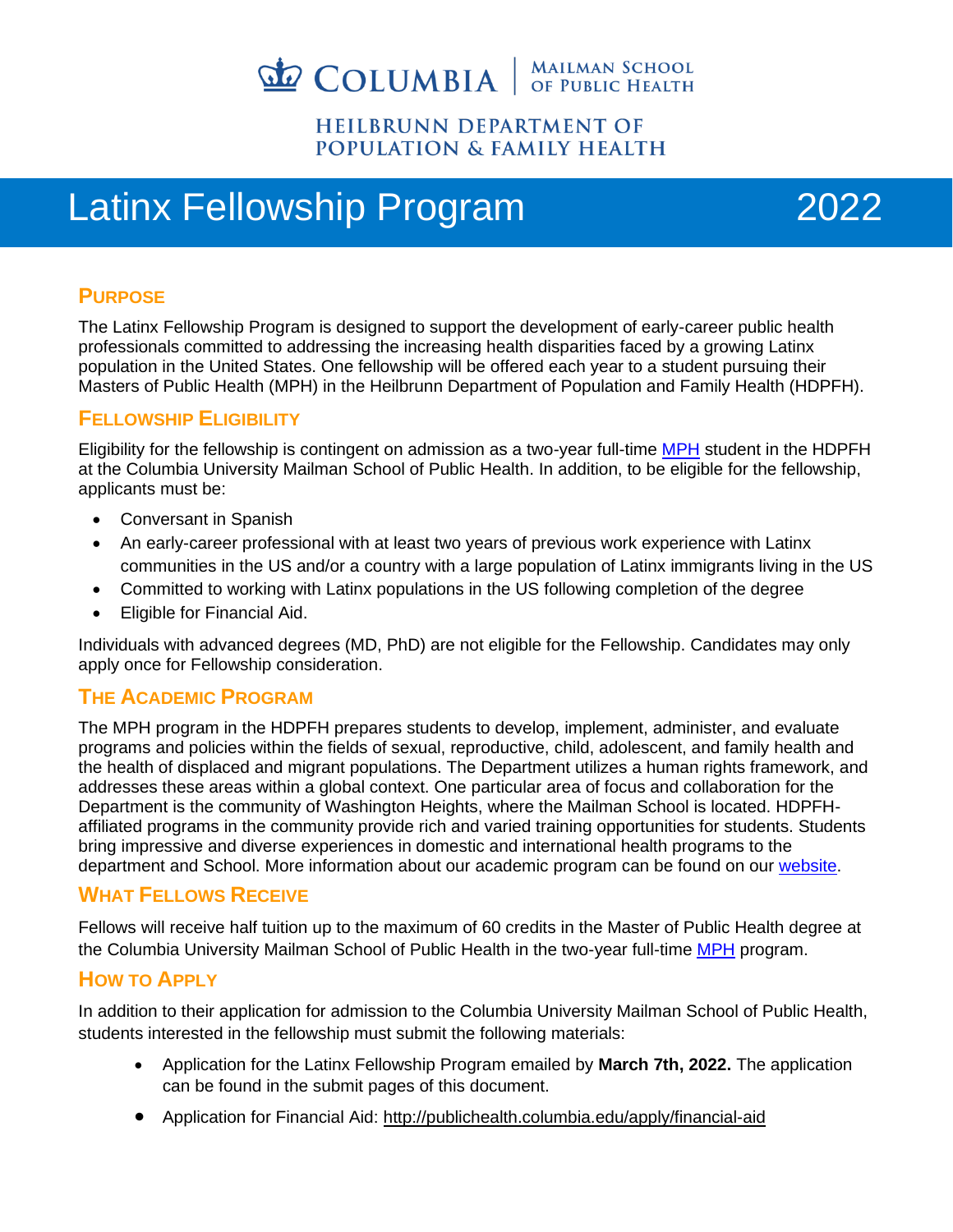

#### **HEILBRUNN DEPARTMENT OF POPULATION & FAMILY HEALTH**

#### **SELECTION AND NOTIFICATION OF FELLOWS**

The selection of fellows involves several considerations. After confirming the applicant meets the eligibility criteria for the Fellowship, the Selection Committee considers the applicant's potential to contribute to the field of public health and commitment to working with Latinx populations. The Selection Committee may request an interview with a candidate.

Fellowship applicants can expect to receive notification of the status of their application to the Latinx Fellowship Program by mid to late March**.** Notification of admission to the School is sent separately.

#### **FOR ADDITIONAL INFORMATION**

Patrick Kachur, MD, MPH, Academic Director Email: [spk2140@cumc.columbia.edu](mailto:spk2140@cumc.columbia.edu)

Chelsea Kolff, MPH, Associate Director, Academic Program Email: [cak2190@cumc.columbia.edu](mailto:cak2190@cumc.columbia.edu) Tel: 212-304-5703